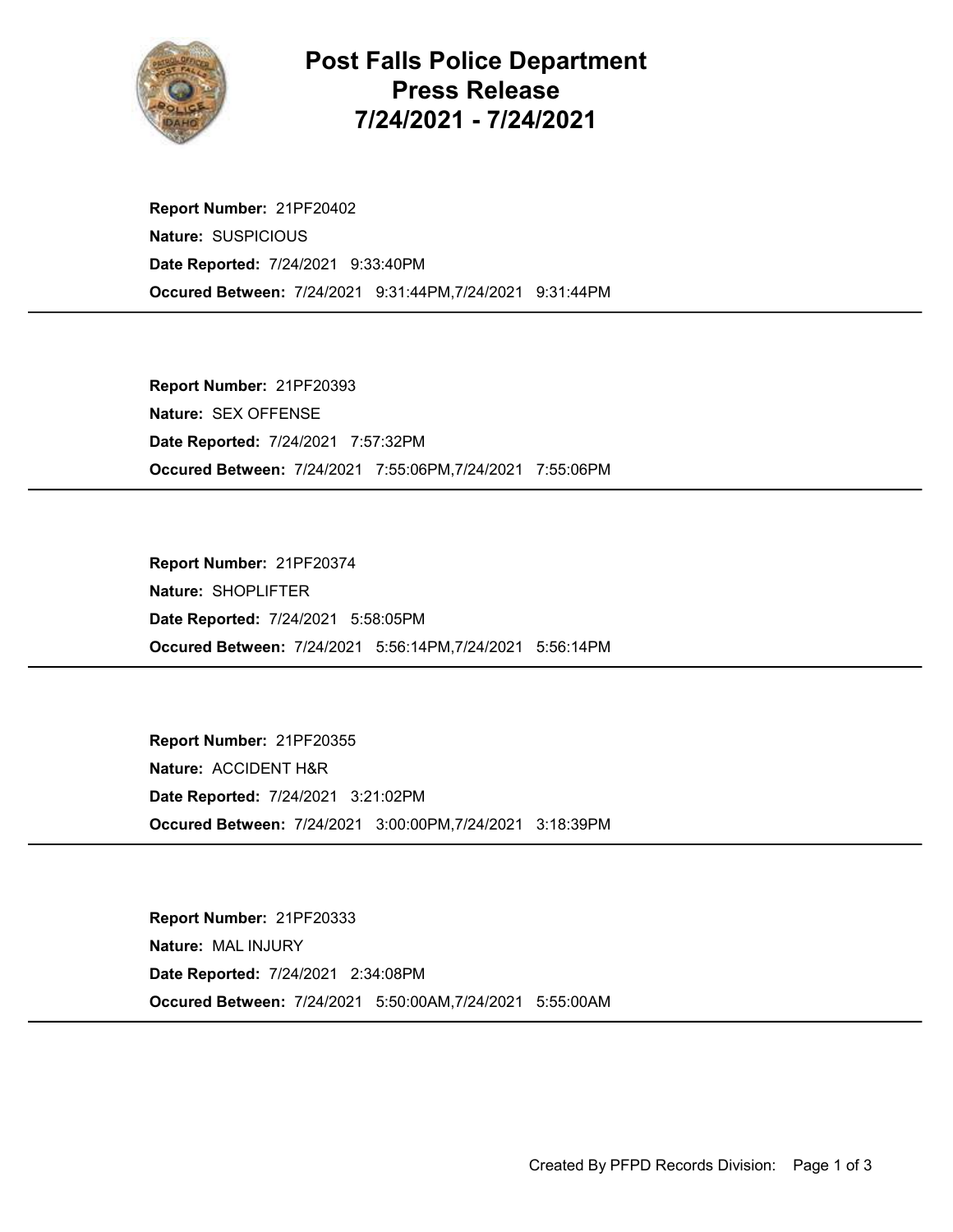Occured Between: 7/24/2021 2:19:37PM,7/24/2021 2:19:39PM Report Number: 21PF20323 Nature: ARSON Date Reported: 7/24/2021 2:20:29PM

Occured Between: 7/23/2021 8:00:00AM,7/23/2021 4:00:00PM Report Number: 21PF20321 Nature: SEX OFFENSE Date Reported: 7/24/2021 2:19:15PM

Occured Between: 7/21/2021 8:00:00AM,7/24/2021 1:47:31PM Report Number: 21PF20319 Nature: FRAUD Date Reported: 7/24/2021 1:49:42PM

Occured Between: 7/23/2021 7:00:00PM,7/23/2021 10:00:00PM Report Number: 21PF20279 Nature: MAL INJURY Date Reported: 7/24/2021 6:37:52AM

Occured Between: 7/24/2021 5:52:11AM,7/24/2021 5:52:11AM Report Number: 21PF20276 Nature: PSYCHOLOGICAL Date Reported: 7/24/2021 5:54:13AM

Occured Between: 7/24/2021 1:29:52AM,7/24/2021 1:29:52AM Report Number: 21PF20268 Nature: AGENCY ASSIST Date Reported: 7/24/2021 1:31:17AM